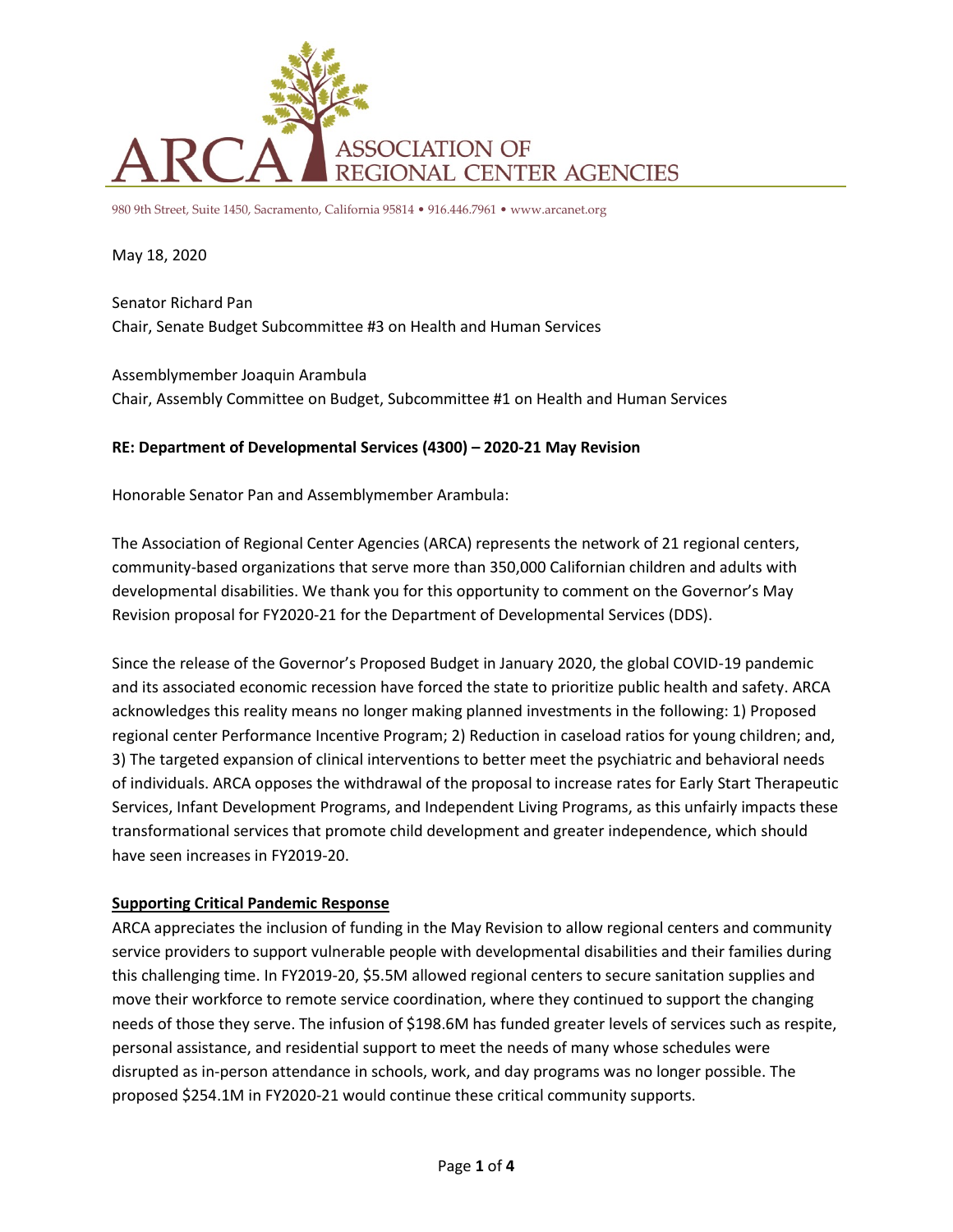### **Devastating Cuts Based On Federal Inaction**

The COVID-19 pandemic and its associated steep economic recession have led to increased needs in health and human services programs, decreased revenues, and instability in financial markets. The Governor's May Revision proposes draining the state's Rainy Day Fund and other strategic reserves, but still leaves a shortfall the state cannot bear alone. California has requested nearly \$14B from the federal government to support its COVID-19 response, but thus far, these funds have not been committed to the state. ARCA will mobilize our community to maximize the availability of federal funding through COVID-19 specific relief and money available through the Institutional Deeming program. ARCA opposes the cuts below, and will mobilize our community in opposition to them as well, though ARCA recognizes the importance of the federal government being part of the overall solution.

# *\$470M Reduction due to Rate Reductions, Expenditure, and Utilization Reviews*

The proposed reduction in this area will reduce service options, erode quality of life, and increase undetected abuse and neglect as fewer professionals interact with each person with a developmental disability. Community service providers are already struggling under the weight of chronic underfunding, as demonstrated in a 2019 rate study. The transition to a "new normal" requires retooling services to ensure health and safety and the preservation of critical resources, as outlined in the comprehensive proposal developed by service providers (document attached to original email as "Transition Proposal.pdf"). Direct Service Professionals (DSPs) are essential workers who continue to provide critical supports during the COVID-19 public health emergency. Their diligence has resulted in lower-thananticipated infection rates among very vulnerable people with developmental disabilities. This proposal would result in a decrease in their wages and degrade the quality of services that remain available.

# *\$40M Reduction to Regional Center Operations*

Regional centers work collaboratively with people with developmental disabilities and their families to achieve their goals and meet their needs. This work is time-consuming, nuanced, and requires a team of professionals to carry out. In response to the pandemic, regional centers have carried out most of this work remotely, which is a better fit for some people and a significant barrier for others, particularly those without ready access to technology. Service coordinators are trained to recognize abuse and neglect, and are a critical set of eyes on at-risk people. In March 2020, the statewide shortfall of service coordinators was more than 800. This number would spike, as pay would likely decrease and administrative workload would grow. This proposal would afford each person served by a regional center less individualized support and protection.

# *\$51.5M Reduction due to Uniform Holiday Schedule Implementation*

The Uniform Holiday Schedule is a relic of the Great Recession that challenges people with developmental disabilities to maintain employment, and forces their families to fill in gaps when needed services are unavailable. This proposal also equates to furlough days for DSPs, many of whom are paid minimum wage.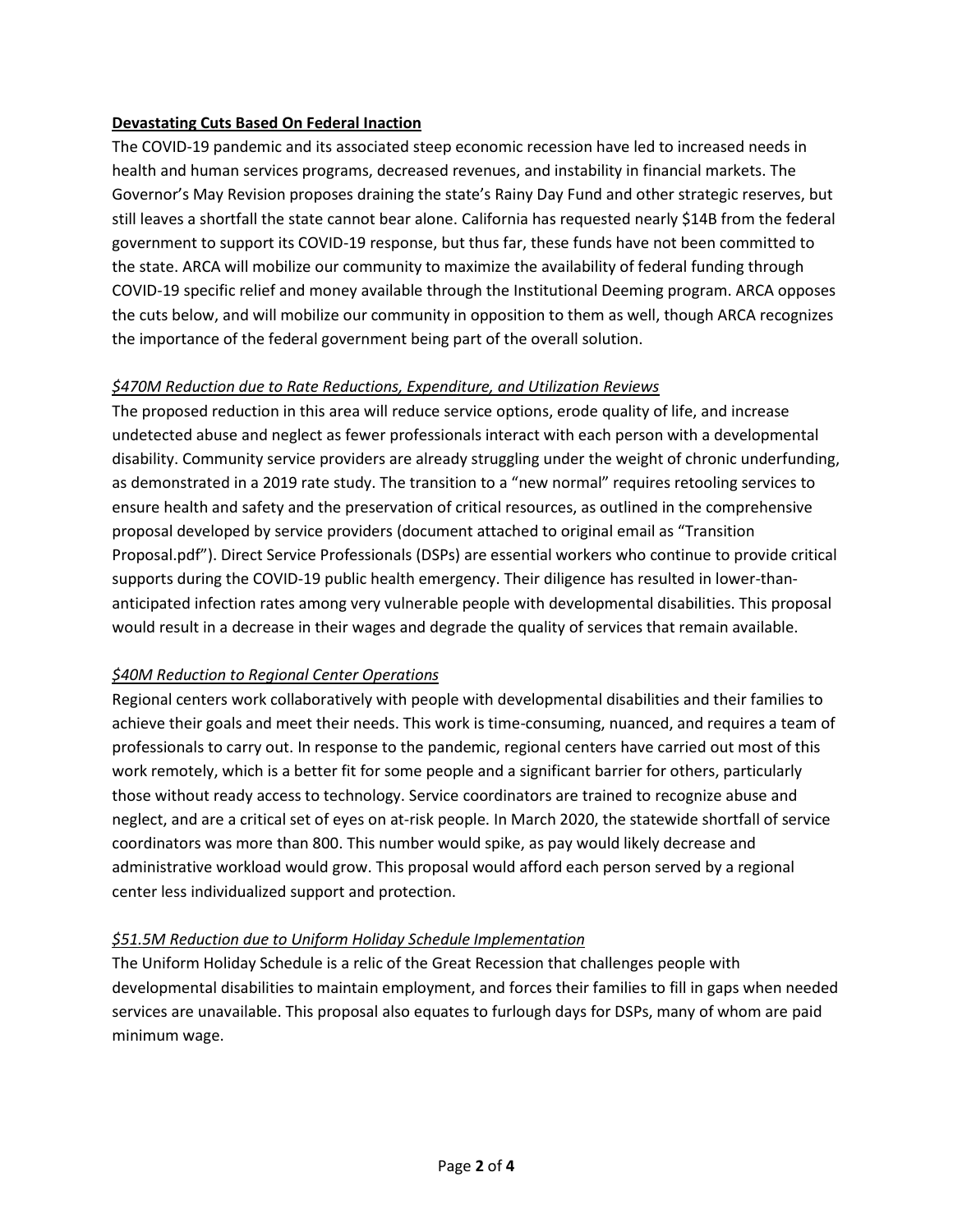# *\$2.0M Savings due to Restructuring and Increasing Parental Fees*

Parental fees themselves raise little revenue for the state and have the potential to interfere with service access. For those who are Lanterman Act eligible and meet other qualifications, this policy can increase federal revenues. The interest in maximizing federal resources needs to be balanced with the state's overall interest in children maintaining private health insurance as well as service access, particularly in the Early Start program, as delays in services for young children have long-term implications.

### **Complex Lives and Services**

People with developmental disabilities and their families lead undeniably complex lives that require access to services from a variety of departments and agencies. The following proposals, in addition to the proposed cuts to the developmental services system, would erode needed supports:

- Elimination of optional adult Medi-Cal benefits and limitation of dental services would have an adverse impact on the health of people with developmental disabilities.
- Reduction of In-Home Supportive Services (IHSS) hours by 7% would limit the ability of people with developmental disabilities to remain in their family home or live independently.
- Termination of the Community-Based Adult Services Program (CBAS) would eliminate daytime activities and clinical support for many people with developmental disabilities.
- The reduction in Intermediate Care Facility (ICF) rates through redirection of Proposition 56 funds would leave many of these homes, which support more than 6,500 people with developmental disabilities and medical challenges, struggling to remain open.

During the Great Recession, there was the recognition that similar proposals would shift costs to regional centers as they filled in new gaps created by cuts in services such as Medi-Cal, IHSS, and CBAS. Failure to include similar assumptions in the FY2020-21 May Revision means that if these proposals go forward, vulnerable people with developmental disabilities will go without, or unplanned reductions will need to be made elsewhere. Regional centers have no authority to preserve ICF services if the proposed cuts go forward and the payments from Medi-Cal are insufficient to keep their doors open.

ARCA will continue to build on our long-standing collaborative relationships to partner with the Administration, the Legislature, and those in the community. The importance of working together during this time cannot be overstated. Our system is charged with preserving the health and safety of more than 350,000 people while retaining the critical network of services and supports they rely upon. We are deeply committed to both these outcomes and to positioning the system to emerge from this crisis with the promise of the Lanterman Act intact for hundreds of thousands of Californians who need it today and will rely upon it in the future.

Sincerely, /s/ Amy Westling Executive Director